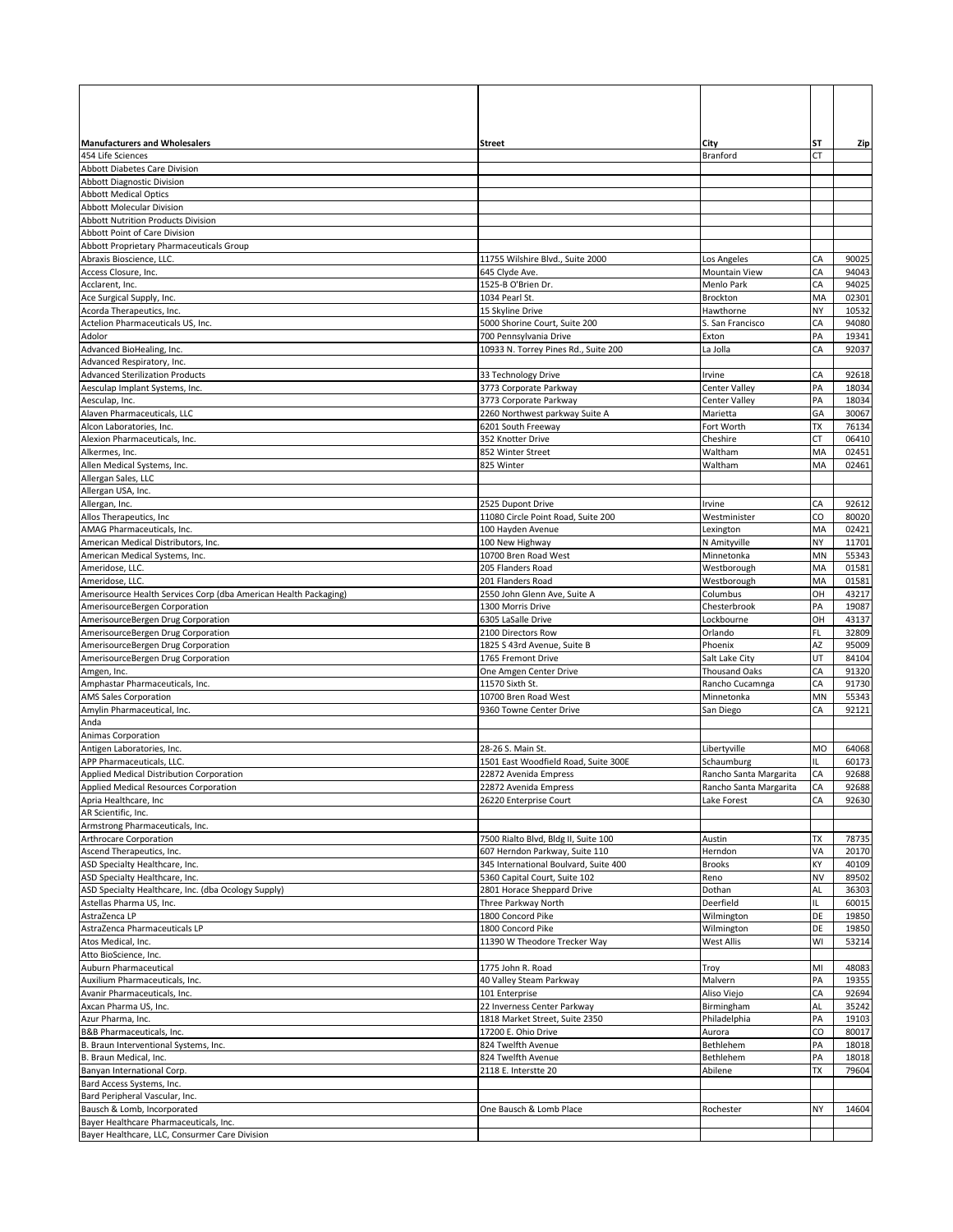| Bayer Healthcare, LLC.                                    | 6 West Belt                                | Wayne                     | IN        | 07470 |
|-----------------------------------------------------------|--------------------------------------------|---------------------------|-----------|-------|
| Bayer Healthcare, LLC. Animal Health Division             |                                            |                           |           |       |
| Bayer, LLC Diabetes Care Division                         |                                            |                           |           |       |
| BD AcuteCare, Inc.                                        |                                            |                           |           |       |
| BD Biosciences Sys & Reagents, Inc.                       |                                            |                           |           |       |
| BD Infusion Therapy Systems, Inc.                         |                                            |                           |           |       |
| Beckman Coulter Genomics, Inc.                            |                                            |                           |           |       |
|                                                           |                                            |                           | CA        |       |
| Beckman Coulter, Inc.                                     | 250 S. Kraemer Blvd                        | Brea                      |           | 92821 |
| Becton Dickinson and Company and subsidiaries             | 1 Becton Drive                             | Franklin Lakes            | NJ        | 07417 |
| Bellco Drug Corp.                                         | 5500 New Horizons Blvd.                    | N Amityville              | NΥ        | 11701 |
| Biogen Idec                                               | 14 Cambridge Center                        | Cambridge                 | МA        | 02142 |
| BioMarin Pharmaceutical, Inc.                             | 105 Digital Drive                          | Novato                    | CA        | 94949 |
| BioMerieux, Inc.                                          | 100 Rodolphe St                            | Durham                    | <b>NC</b> | 27701 |
| Biomet 3i, LLC                                            |                                            |                           |           |       |
| <b>Biomet Biologics, LLC</b>                              |                                            |                           |           |       |
| <b>Biomet Manufacturing, LLC</b>                          |                                            |                           |           |       |
| <b>Biomet Microfixation, LLC</b>                          |                                            |                           |           |       |
| <b>Biomet Orthopedics, LLC</b>                            |                                            |                           |           |       |
| Biomet Spine & Bone Healing Technologies, LLC             |                                            |                           |           |       |
| Biomet Sports Medicine, LLC                               |                                            |                           |           |       |
| Biomet Trauma, LLC                                        |                                            |                           |           |       |
| Biomet, Inc.                                              | 56 E. Bell Drive                           | Warsaw                    | IN        | 46581 |
|                                                           |                                            |                           |           |       |
| Bioniche Pharma USA, LLC                                  |                                            |                           | OH        | 45242 |
| <b>BioRx</b>                                              | 10828 Kenwood Road                         | Cincinnati                |           |       |
| <b>Biotest Pharmaceuticals Corporation</b>                | 5800 Park of Commerce Blvd. NW             | Boca Raton                | FL        | 33487 |
| Boehringer Ingelheim Pharmaceuticals, Inc.                | 900 Ridgebury Rd.                          | Ridgefield                | СT        | 06877 |
| <b>Boston Scientific Corporation</b>                      | One Boston Scientific Place                | Natick                    | MA        | 01760 |
| <b>Boston Scientific Neuromodulation Corporation</b>      |                                            |                           |           |       |
| Brainlab, Inc.                                            | 3 Westbrook Corporate Center, Suite 400    | Westchester               | н.        | 60154 |
| Bristol-Myers Squibb Company                              | 777 Scudders Mill Road                     | Plainsboro                | NJ        | 08536 |
| <b>Bryant Ranch Prepack</b>                               | 12623 Sherman Way #A                       | North Hollywood           | CA        | 91605 |
| <b>Butler Schein Animal Supply</b>                        | 400 Metro Place N.                         | Dublin                    | ΟН        | 43017 |
| C.R. Bard, Inc.                                           | 730 Central Avenue                         | Hill                      | NJ        | 07974 |
| Cardinal Health, Inc. and It's subsidiaries               | 7000 Cardinal Place                        | Dublin                    | OН        | 43017 |
| Cardiogenesis Corporation                                 |                                            |                           |           |       |
| CareFusion Corporation and all It's subsidiaries          | 3750 Torrey View Court                     | San Diego                 | CA        | 92130 |
|                                                           |                                            |                           |           |       |
| CaridianBCT, Inc.                                         | 10811 West Collins Ave.                    | Lakewood                  | CO        | 80215 |
| Celgene Corporation                                       | 86 Morris Avenue                           | Summit                    | NJ        | 07901 |
| Centocor Ortho Biotec, LP                                 |                                            |                           |           |       |
| Central Admixture Pharmacy Services, Inc.                 | 824 Twelfth Avenue                         | Bethlehem                 | PA        | 18018 |
| Cephalon, Inc.                                            | 41 Moores                                  | Frazer                    | PA        | 19355 |
| Cerexa, Inc.                                              |                                            |                           |           |       |
|                                                           |                                            |                           |           |       |
| Chapin Drug Company                                       | 5100 East Hunter Avenue                    | Anaheim Hills             | СA        | 92807 |
|                                                           |                                            |                           |           |       |
| Citra Labs, LLC                                           |                                            |                           |           |       |
| Codman & Shurtleff, Inc.                                  | 325 Paramount Drive                        | Raynham                   | MA        | 02769 |
| Colgate Oral Pharmaceuticals                              | 300 Park Ave                               | New York                  | NY        | 10022 |
| <b>Coloplast Corporation</b>                              | 1601 West River Road                       | Minneapolis               | MN        | 55411 |
| ConMed Corporation                                        | 525 French Road                            | Utica                     | NΥ        | 13503 |
| ConMed Electrosurgery                                     |                                            |                           |           |       |
| ConMed Endoscopic Technologies                            |                                            |                           |           |       |
| ConMed Linvatec                                           |                                            |                           |           |       |
| ConvaTec, Inc.                                            | 100 Headquarters Park Drive                | Skillman                  | NJ        | 08558 |
| Cook Biotech Inc.                                         | 1425 Innovation Place                      | West Lafayette            | ΙN        | 47906 |
| Cook Endoscopy                                            | 4900 Bethania Station Road                 | Winston-Salem             | <b>NC</b> | 27115 |
| Cook Incorporated                                         |                                            |                           |           |       |
| Cook Medical Incorporated                                 | 1025 Acuff Road, PO Box 4195               | Bloomington               | IN        | 47402 |
| Cook Urological                                           | 1100 West Morgan Street                    | Spencer                   | ΙN        | 47460 |
| Cook Vascular                                             | 1186 Montgomery Lane                       | Vandergrift               | PA        | 15690 |
| Coopervision, Inc.                                        | 370 Woodcliff Drive, Suite 200             | Fairport                  | NΥ        | 14450 |
|                                                           |                                            |                           | FL        | 33014 |
| Cordis Corporation                                        | 14201 NW 60th Avenue                       | Miami Lakes               |           |       |
| Cordis Corporation                                        | 430 Route 22 East                          | Bridgewater               | NJ        | 08807 |
| <b>Cornerstone Therapeutics</b>                           | 1255 Crescent Green Drive, Suite250        | Cary                      | <b>NC</b> | 27518 |
| CoTherix, Inc.                                            |                                            |                           |           |       |
| Covidien                                                  | 15 Hampshire St.                           | Mansfield                 | MA        | 02048 |
| CryoLife, Inc.                                            | 1655 Roberts Blvd. NW                      | Kennesaw                  | GA        | 30144 |
| <b>CSL Behring</b>                                        | 1020 First Ave., PO Box 60501              | King of Prussia           | PA        | 19406 |
| Cubist Pharmaceuticals, Inc.                              | 65 Hayden Avenue                           | Lexington                 | MA        | 02421 |
| Cubist Pharmaceuticals, US                                |                                            |                           |           |       |
| Cumberland Emerging Technologies, Inc.                    |                                            |                           |           |       |
| Cumberland Pharma Sales Corp                              |                                            |                           |           |       |
| Cumberland Pharmaceuticals, Inc.                          | 2525 West End Ave, Suite 950               | Nashville                 | TN        | 37203 |
| <b>Cyprus Medical Products LLC</b>                        |                                            |                           |           |       |
| Daiichi-Sankyo, Inc.                                      | Two Hilton Court                           | Parsippany                | NJ        | 07054 |
| Darby Dental Supply Inc.                                  | 300 Jericho Quadrangle                     | Jericho                   | NΥ        | 11753 |
|                                                           |                                            |                           |           |       |
| Darby Dental Supply Inc.                                  | 4745 Longley Lane                          | Reno                      | NV        | 89502 |
| Darby Dental Supply Inc.                                  | 4460 E. Holmes Road                        | Memphis                   | TN        | 38118 |
| Darby Dental Supply Inc.                                  | NE Industrial Park Van Buren Blvd. Bldg-27 | <b>Guilderland Center</b> | NΥ        | 12005 |
| Davol, Inc.                                               |                                            |                           |           |       |
| Dedreon Holdings, LLC                                     |                                            |                           |           |       |
| Dendreon Corporation                                      | 1301 2nd Avenue                            | Seattle                   | WA        | 98101 |
| Dendreon Distribution, LLC<br>Dendreon Manufacturing, LLC |                                            |                           |           |       |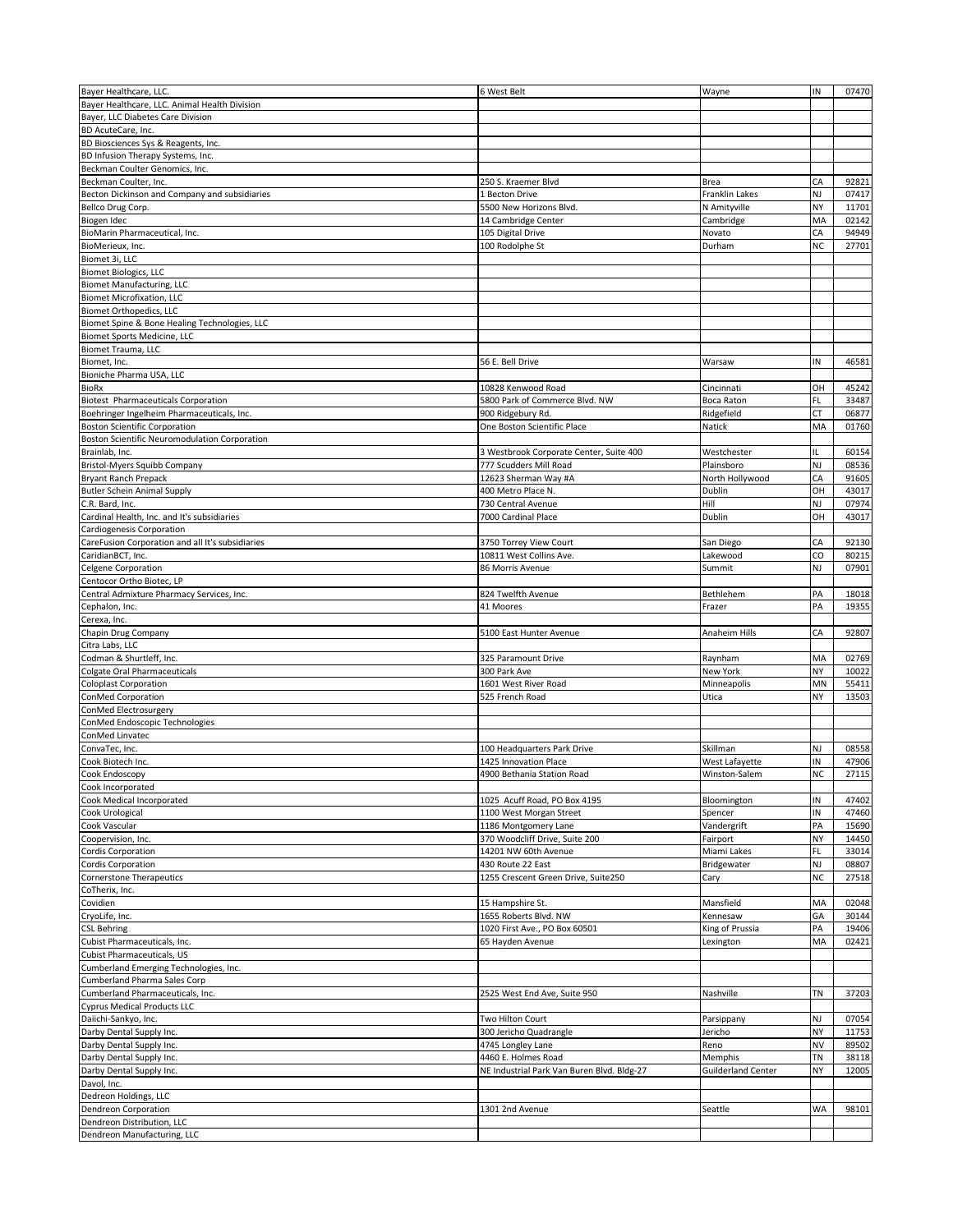|                                                                 | 325 Paramount Drive                                  | Raynham                | MA | 02767 |
|-----------------------------------------------------------------|------------------------------------------------------|------------------------|----|-------|
| DePuy Institute LLC<br>DePuy Miltek, Inc.                       | 325 Paramount Drive                                  | Raynham                | MA | 02768 |
|                                                                 |                                                      |                        | ΙN |       |
| DePuy Orthopedics, Inc.                                         | 700 Orthopaedic Drive                                | Warsaw                 |    | 46581 |
| DePuy Spine, a Johnson and Johnson Co.                          | 325 Paramount Drive                                  | Raynham                | MA | 02038 |
| Dermik Laboratories                                             |                                                      |                        |    |       |
| Devicor Medical Products, Inc.                                  | 300 E-Business Way, Suite 500                        | Cincinnati             | OH | 45241 |
| Dexcom, Inc.                                                    | 6340 Sequence Dr.                                    | San Diego              | CA | 82121 |
| Dey Pharma, LP                                                  |                                                      |                        |    |       |
| Diagnostic System Laboratories, Inc.                            |                                                      |                        |    |       |
| Diagnostica Stago, Inc.                                         | 5 Century Dr.                                        | Parsippany             | NJ | 07054 |
| Diplomat Specialty Pharmacy                                     | 4100 S. Saginaw Street                               | Flint                  | MI | 48532 |
| Diplomat Specialty Pharmacy Great Lakes Distribution Center LLC |                                                      |                        |    |       |
| Diplomat Specialty Pharmacy of Chicago, LLC                     |                                                      |                        |    |       |
| Diplomat Specialty Pharmacy of Cleveland, LLC                   |                                                      |                        |    |       |
| Diplomat Specialty Pharmacy of Flint, LLC                       |                                                      |                        |    |       |
| Diplomat Specialty Pharmacy of Ft. Lauderdale, LLC              |                                                      |                        |    |       |
| Diplomat Specialty Pharmacy of Grand Rapids, LLC                |                                                      |                        |    |       |
| Diplomat Specialty Pharmacy of Southern California, LLC         |                                                      |                        |    |       |
| <b>Direct Dental</b>                                            | 1267 Spice Island                                    | Sparks                 | NV | 89431 |
| Discovery Labware, Inc.                                         |                                                      |                        |    |       |
| Dispensing Solutions, Inc.                                      | 3000 W. Warner Ave.                                  | Santa Anna             | CA | 92704 |
| Dr. Reddy's Laboratories, Inc.                                  | 200 Somerset Corporate Blvd., 7th Floor              | Bridgewater            | NJ | 08807 |
| Dyax Corp.                                                      | 300 Technology SQ                                    | Cambridge              | MA | 02139 |
| EBEWE Parenta Pharmaceuticals, Inc.                             |                                                      |                        |    |       |
| Eisai, Inc.                                                     | 100 Tice Blvd.                                       | <b>Woodcliff Lake</b>  | NJ | 07677 |
| Eli Lilly and Company                                           | Lilly Corporate Center                               | Indianapolis           | IN | 46285 |
| EMD Serono Biotech Center, Inc.                                 |                                                      |                        |    |       |
| EMD Serono Research Center, Inc.                                |                                                      |                        |    |       |
| EMD Serono Research Institute, Inc.                             |                                                      |                        |    |       |
| EMD Serono, Inc.                                                | One Technology Place                                 | Rockland               | MA | 02370 |
| Encompass TSS, LLC                                              |                                                      |                        |    |       |
| Endo Pharmaceuticals Solutions, Inc.                            |                                                      |                        |    |       |
| Endo Pharmaceuticals, Inc.                                      | 100 Endo Blvd.                                       | Chadds Ford            | PA | 19317 |
| EndoSolutions, Inc.                                             |                                                      |                        |    |       |
| Eon Labs, Inc.                                                  |                                                      |                        |    |       |
| <b>ETEX Corporation</b>                                         | 38 Sidney Street                                     | Cambridge              | MA | 02139 |
| Ethex Corporation (dissolved 12-10)                             |                                                      |                        |    |       |
| Ethicon Inc.                                                    | PO Box 151; Route 22 West                            | Somerville             | NJ | 08876 |
| Eurand Pharmaceuticals, Inc.                                    | 790 Township Line Rd., Suite 250                     | Yardley                | Pa | 19067 |
|                                                                 |                                                      |                        |    |       |
| Eyeonics, Inc.<br>Eyetech Inc.                                  | 11360 Jog Road, Suite 200                            | Palm Beach Gardens     | FL | 33418 |
| Falcon Pharmaceuticals, Ltd.                                    |                                                      |                        |    |       |
|                                                                 |                                                      |                        |    | 07054 |
|                                                                 |                                                      |                        |    |       |
| Ferring Pharmaceuticals, Inc                                    | 4 Gatehall Drive, Third Floor                        | Parsippany             | NJ |       |
| FFF Enterprises, Inc.                                           | 41093 County Center Dr.                              | Temecula               | СA | 92591 |
| Focus Diagnostics, Inc.                                         | 11331 Valley View St                                 | Cypress                | СA | 90630 |
| Forest Pharmaceuticals, Inc.                                    | 13600 Shoreline Dr.                                  | St. Louis              | MO | 63045 |
| Forest Research Institute                                       |                                                      |                        |    |       |
| Franklin Pharmaceutical, LLC                                    |                                                      |                        |    |       |
| Galderma Laboratories, L.P.                                     | 14501 North Freeway                                  | Fort Worth             | TХ | 76166 |
| Gallipot, Inc.                                                  | 2400 Pilot Knob Road                                 | St. Paul               | MN | 55120 |
| Gambro Renal Products, Inc.                                     | 14143 Denver West Parkway                            | Lakewood               | CO | 80401 |
| GE Healthcare, Inc.                                             | 101 Carnegie Center                                  | Princeton              | NJ | 08540 |
| GeneOhm Sciences, Inc.                                          |                                                      |                        |    |       |
| General Injectables and Vaccines, Inc.                          |                                                      |                        |    |       |
| Genetech, Inc.                                                  | 1 DNA Way                                            | South San Francisco    | CA | 94080 |
| <b>Genzyme Corporation</b>                                      | 500 Kendall St.                                      | Cambridge              | MA | 02142 |
| Gilead Sciences, Inc.                                           | 333 Lakeside Drive                                   | <b>Foster City</b>     | СA | 94404 |
| GlaxoSmithKline Consumer Healthcare, LP                         |                                                      |                        |    |       |
| GlaxoSmithKline, LLC                                            | <b>Five Moore Drive</b>                              | Research Triangle Park | ΝC | 27709 |
| Global Care Quest, Inc                                          |                                                      |                        |    |       |
| <b>Guidant Sales Corporation</b>                                |                                                      |                        |    |       |
| Gulf South Medical Supply, Inc.                                 |                                                      |                        |    |       |
| H.D. Smith Wholesale Drug/Barnes                                | 1370 Victoria Stree                                  | Carson                 | СA | 90746 |
| Hager Worldwide, Inc.                                           | 441 19th St. SE                                      | Hickory                | NC | 28602 |
| Hand Innovations, LLC.                                          |                                                      |                        |    |       |
| Handy Lab, Inc.                                                 |                                                      |                        |    |       |
| Hansen Medical, Inc.                                            | 800 E. Middlefield Rd.                               | Mountain View          | СA | 94043 |
| HealthFirsts                                                    | 22316 70th Ave. W. unit A                            | Mountlake Terrace      | WA | 98043 |
| Healthpoint, LTD.                                               | 3909 Hulen Street                                    | Fort Worth             | TX | 76107 |
| Healtronics, Inc                                                |                                                      |                        |    |       |
| Henry Schein, Inc.                                              | 135 Duryea Rd.                                       | Melville               | NY | 11747 |
| Hill-Rom Company, Inc.                                          |                                                      |                        |    |       |
| Hill-Rom Logistics, Inc.                                        |                                                      |                        |    |       |
| Hill-Rom Manufacturing, Inc.                                    |                                                      |                        |    |       |
| Hill-Rom Services, Inc.                                         |                                                      |                        |    |       |
| Hill-Rom, Inc.                                                  | 1069 East State Road 46                              | Batesville             | IN | 47006 |
| Hospira, Inc.                                                   | 275 North Field Drive                                | Lake Forest            | IL | 60045 |
| Human Genome Sciences, Inc.                                     | 14200 Shady Grove Road                               | Rockville              | MD | 20850 |
| Hutchinson Technology Inc. BioMeasurement Division              | 40 W Highland Park Drive NE                          | Hutchinson             | MN | 55350 |
| Hybritech Inc.                                                  |                                                      |                        |    |       |
| Ikaria, Inc.<br>ImClone Systems, Inc.                           | Perryville III Corp. Park 53 Frontage Rd., 3rd floor | Hampton                | NJ | 08827 |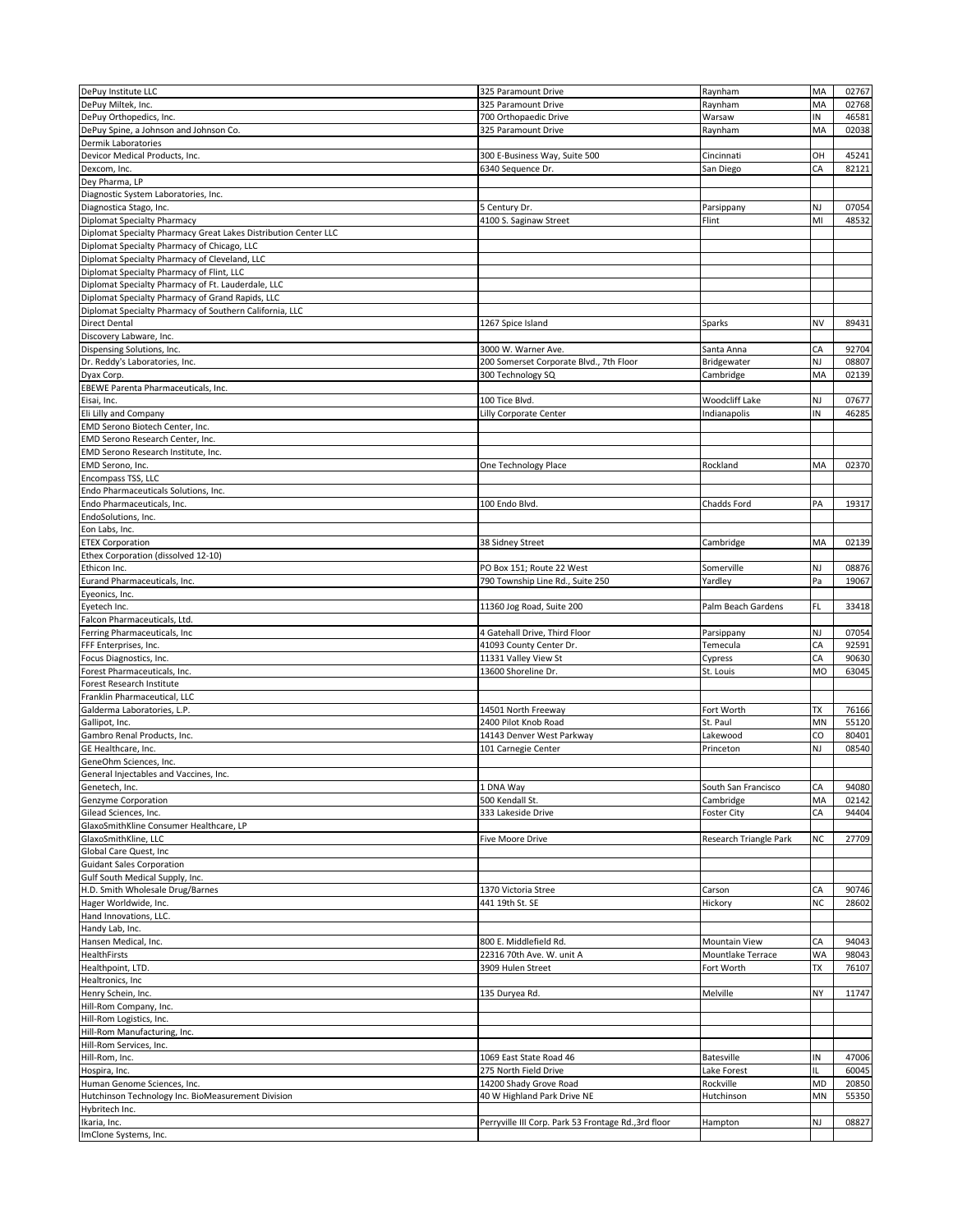|                                                                                        | 10700 Bren Road West                  | Minnetonka      | MN        | 55343 |
|----------------------------------------------------------------------------------------|---------------------------------------|-----------------|-----------|-------|
| Influence Medical Technologies Ltd.                                                    | 23030 N. 15th Ave.                    | Phoenix         | ΑZ        | 85027 |
| InnovaQuartz Inc. dba American Medical Systems and AMS                                 |                                       |                 |           |       |
| INO Therapeutics, LLC, subsidary of Ikaria, Inc.                                       | 6 Route 173                           | Clinton         | NJ        | 08809 |
| InSource, Inc.                                                                         |                                       |                 |           |       |
| Inspire Pharmaceuticals, Inc.                                                          | 8081 Arco Corporate Drive, Suite 400  | Raleigh         | NC        | 27617 |
| <b>Insulet Corporation</b>                                                             | 9 Oak Park Drive                      | Bedford         | MA        | 01730 |
| Integra Burlington MA, Inc.                                                            |                                       |                 |           |       |
| Integra LifeSciences Corrporation                                                      |                                       |                 |           |       |
| Integra LifeSciences Holdings Corporation                                              | 311 Enterprise Drive                  | Plainsboro      | NJ        | 08536 |
| Integra LifeSciences Holdings Corporation & companies that sell Integra products in NV |                                       |                 |           |       |
|                                                                                        |                                       |                 |           |       |
| Integra Luxtec, Inc.                                                                   |                                       |                 |           |       |
| Integra Sales, Inc.                                                                    |                                       |                 |           |       |
| Integrated Commercialization Solutions, Inc.                                           | 345 International Boulvard, Suite 100 | Anaheim Hills   | CA        | 40109 |
| Integrated Commercialization Solutions, Inc.                                           | 5360 Capital Court, Suite 102         | Reno            | NV        | 89502 |
| Intendis, Inc. (Bayer)                                                                 |                                       |                 |           |       |
| International Medication Systems, Ltd.                                                 |                                       |                 |           |       |
| International Rehabilitative Services, Inc. dba RS Medical                             | 14001 SE First St.                    | Vancovuver      | <b>WA</b> | 98684 |
| Inwood Laboratories, Inc.                                                              |                                       |                 |           |       |
|                                                                                        |                                       |                 |           |       |
| IsoTis OrthoBiologics, Inc.                                                            |                                       |                 |           |       |
| Ista Pharmaceuticals, Inc.                                                             | 15295 Alton Parkway                   | Irvine          | CA        | 92618 |
| J. Jamner Surgical Instruments, Inc.                                                   |                                       |                 |           |       |
| Jazz Pharmaceuticals, Inc.                                                             | 3180 Porter Drive                     | Palo Alto       | СA        | 94304 |
| JHP Pharmaceuticals, LLC                                                               | One Upper Pond Rd. Bldg. D, 3rd Floor | Parsippany      | NJ        | 07054 |
| Johnson & Johnson Consumer Products Division of J&J Consumer Companies, Inc.           | 199 Grandview Road                    | Skillman        | NJ        | 08558 |
| Johnson & Johnson Health Care Systems Inc                                              | 425 Hoes Lane, PO Box 6800            | Piscataway      | NJ        | 08855 |
|                                                                                        |                                       |                 |           |       |
| Johnson & Johnson Healthcare Products Division of McNeil, PPC, Inc.                    | 199 Grandview Road                    | Skillman        | NJ        | 08558 |
| Johnson & Johnson Vision Care, Inc.                                                    | 7500 Centurion Parkway, Suite 100     | Jacksonville    | FL        | 32256 |
| Johnson & Johnson-Merck Consumer Pharmaceuticals Co.                                   | 7050 Camp Hill Road                   | Ft. Washington  | PA        | 19034 |
| Kalypto Medical, Inc.                                                                  | 1250 Northland Drive, Suite 110       | Mendota Heights | MN        | 55120 |
| Karl Storz Endoscopia Latino America Incorporated                                      |                                       |                 |           |       |
| Karl Storz Endoscopy-America, Inc.                                                     |                                       |                 |           |       |
|                                                                                        |                                       |                 |           |       |
| Karl Storz Endovision, Inc.                                                            |                                       |                 |           |       |
| Karl Storz Imaging, Inc.                                                               |                                       |                 |           |       |
| Karl Storz Integrated Solutions, LLC                                                   |                                       |                 |           |       |
| Karl Storz Lithotripsy-America, Inc.                                                   |                                       |                 |           |       |
| Karl Storz North America                                                               | 2151 E. Grand Ave                     | El Segundo      | CA        | 90245 |
| Karl Storz Veterinary Endoscopy - America, Inc.                                        |                                       |                 |           |       |
|                                                                                        |                                       |                 |           |       |
| KCI USA                                                                                | 8023 Vantage Drive                    | San Antonio     | TX        | 78230 |
| King Pharmaceuticals, Inc.                                                             | 501 Fifth Street                      | Bristol         | TN        | 37620 |
| Kowa Pharmaceutical America, Inc                                                       | 530 Industrial Park Blvd.             | Montgomery      | AL        | 36117 |
| Lantheus Medical Imaging, Inc.                                                         | 331 Treble Cove Road                  | N. Billerica    | MA        | 01862 |
| Laserscope dba American Medical Systems and AMS -AMS Inovation Center                  | 3070 Orchard Drive                    | San Jose        | CA        | 95134 |
| Leo Pharma Inc.                                                                        | 1 Sylvan Way                          | Parsippany      | NJ        | 07054 |
| Letco Medical                                                                          | 1316 Commerce Dr. NW                  | Decatur         | AL        | 35601 |
|                                                                                        |                                       |                 |           |       |
| LifeCell Corporation                                                                   | One Millennium Way                    | Branchburg      | NJ        | 08876 |
| LifeScan, Inc.                                                                         | 1000 Gilbraltar Drive                 | Milpitas        | CA        | 95035 |
| Liko North America, LLC                                                                |                                       |                 |           |       |
|                                                                                        |                                       |                 |           |       |
| Lilly USA, LLC                                                                         |                                       |                 |           |       |
|                                                                                        |                                       |                 |           |       |
| Lumigen, Inc.                                                                          |                                       |                 |           |       |
| Lundbeck, Inc.                                                                         | Four Parkway North                    | Deerfield       | IL.       | 60015 |
| Lung RX limited                                                                        |                                       |                 |           |       |
| Lung Rx, Inc.                                                                          |                                       |                 |           |       |
| LXU Healthcare Inc, Medical Speciality Prodcuts                                        |                                       |                 |           |       |
| <b>Major Pharmaceuticals</b>                                                           | 5110 W. 74th Street                   | Indianapolis    | IN        | 46268 |
| Mako Surgical Corporation                                                              | 2555 Davis Road                       | Fort Lauderdale | FL        | 33317 |
|                                                                                        |                                       |                 |           |       |
| MBI                                                                                    | 1353 Arville St.                      | Las Vegas       | NV        | 89102 |
| McKesson Corporation                                                                   |                                       |                 |           |       |
| McKesson Corporation and applicable entities                                           | One Post Road                         | San Francisco   | CA        | 94104 |
| McKesson Medical-Surgical Minnesota Supply, Inc.                                       |                                       |                 |           |       |
| McKesson Medical-Surgical, Inc.                                                        |                                       |                 |           |       |
| McKesson Specialty Care Distribution Joint Venture LP                                  |                                       |                 |           |       |
| McKesson Specialty Distribution LLC                                                    |                                       |                 |           |       |
|                                                                                        |                                       |                 |           |       |
| McKesson Technologies, Inc.                                                            |                                       |                 |           |       |
| McNeil Consumer Healthcare Division of McNeil-PPC, Inc.                                | 7050 Camp Hill Road                   | Ft. Washington  | PA        | 19034 |
| Meda Consumer Healthcare, Inc.                                                         |                                       |                 |           |       |
| <b>Meda Pharmaceuticals</b>                                                            | 265 Davidson Ave.                     | Somerset        | NJ        | 08873 |
| Med-Health Pharmaceutical Products, LLC.                                               | 2875 Coleman Street                   | N. Las Vegas    | NV        | 89032 |
| Medicomp, Inc.                                                                         |                                       |                 |           |       |
| Medicus, The Dermotology Company                                                       |                                       |                 |           |       |
|                                                                                        |                                       |                 |           |       |
| Medicus Aesthetics, Inc.                                                               |                                       |                 |           |       |
| Medicus Body Aesthetics, Inc.                                                          |                                       |                 |           |       |
| Medicus Pharmaceutical Corporation                                                     | 7720 N Dobson Road                    | Scottsdale      | CA        | 85256 |
| Medimmune Distribution, LLC                                                            |                                       |                 |           |       |
| Medimmune, LLC                                                                         | One Medimmune Way                     | Gaithersburg    | MD        | 20878 |
| MEDIQ/PRN Life Support Services, LLC                                                   |                                       |                 |           |       |
| Medisca Inc.                                                                           | 3955 W. Mesa Vista Ave. #10           | Las Vegas       | NV        | 89118 |
|                                                                                        |                                       |                 |           |       |
| Medisystems Corporation                                                                |                                       |                 |           |       |
| Medivance, Inc.                                                                        | 321 South Taylor Street               | Louisville      | CO        | 80027 |
| Medline Industries, Inc.                                                               | One Medline Place                     | Mundelein       | IL        | 60060 |
| Medrad, Inc.                                                                           |                                       |                 |           |       |
| Medsol<br>Medtronic, Inc.                                                              | 710 Medtronic Pkway, LC370            | Minneapolis     | MN        | 55432 |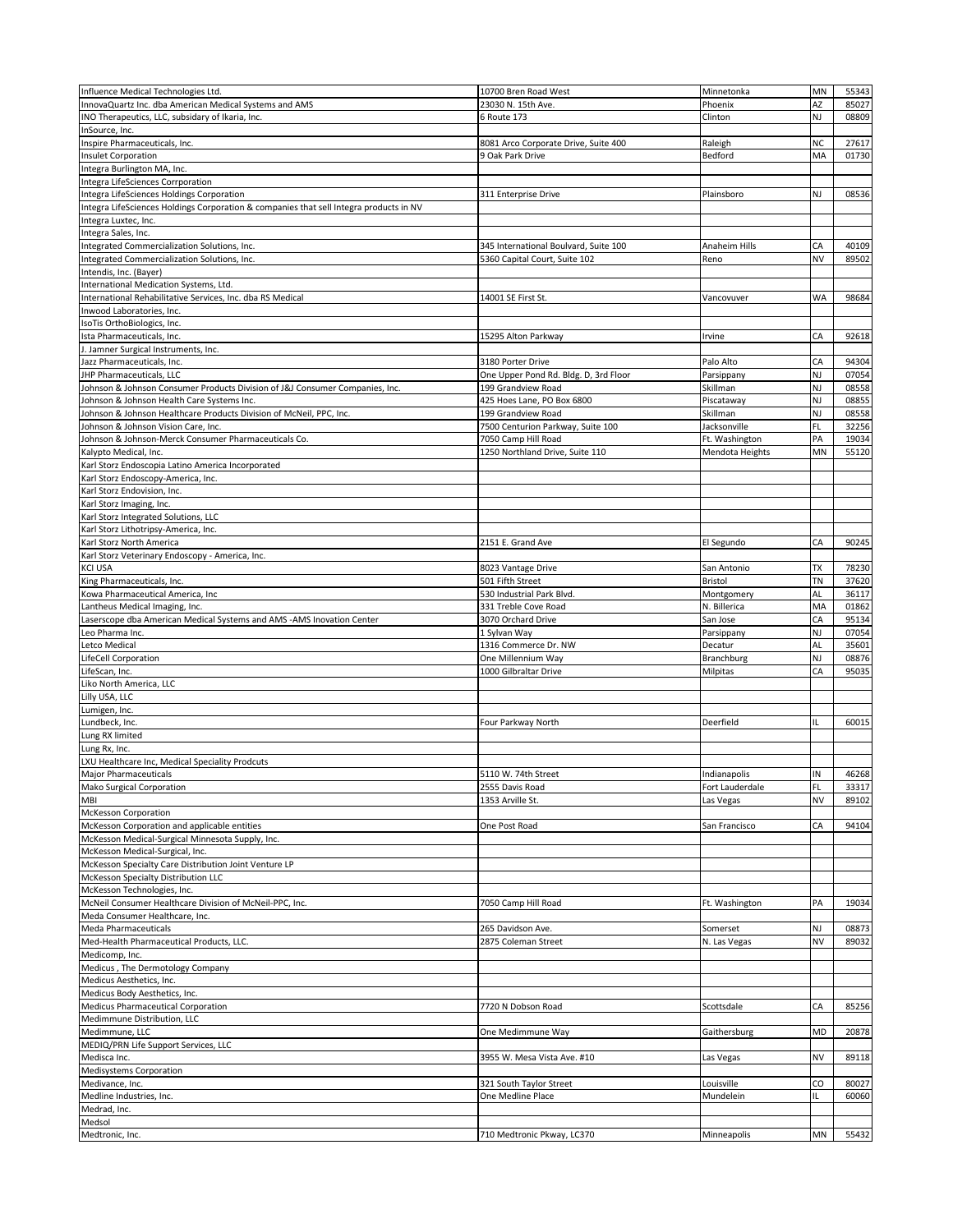| Mentor Worldwide, LLC                                                           | 201 Mentor Drive                                            | Santa Barbara            | CA       | 93111          |
|---------------------------------------------------------------------------------|-------------------------------------------------------------|--------------------------|----------|----------------|
| Merck & Co., Inc.                                                               | 351 North Sumneytown Pike, UG4B-35                          | North Wales              | PA       | 19454          |
| Merit Pharmaceutical                                                            | 2611 N San Fernando Road                                    | Los Angeles              | CA       | 90065          |
| Mertz Aesthetics, Inc.                                                          | 1875 South Grant Street, Suite 200                          | San Mateo                | CA       | 94402          |
| Merz Aesthetics, Inc. (formerly BioForm Medical Inc.)                           | 1875 S. Grant St., Suite 110                                | San Mateo                | CA       | 94402          |
|                                                                                 |                                                             |                          | NC       | 27410          |
| Merz Pharmaceuticals, Inc.<br>Metro Medical Supply, Inc.                        | 4215 Tudor Lane                                             | Greensboro               | NV       |                |
|                                                                                 | 6645 Echo Ave., Suite C                                     | Reno                     |          | 89506          |
| Metro Medical Supply, Inc.                                                      | 200 Cumberland Bend                                         | Nashville                | TN       | 37228          |
| Micrus Endovascular Corporation                                                 | 821 Fox Lane                                                | San Jose                 | СA       | 95131          |
| Millennium Pharmaceuticals, Inc.                                                | 40 Landsdowne Street                                        | Cambridge                | MA       | 02139          |
| Minnesota Scientific, Inc.                                                      |                                                             |                          |          |                |
| Moore Medical LLC                                                               |                                                             |                          |          |                |
| Mutual Pharmaceutical Company, Inc.                                             |                                                             |                          |          |                |
| Mylan Pharmaceuticals, Inc.                                                     | 781 Chestnut Ridge Road                                     | Morgantown               | WV       | 26505          |
| NaviCare Systems, LLC                                                           |                                                             |                          |          |                |
| Nesher Pharmaceutical, Inc.                                                     | One Corporate Woods Drive                                   | Bridgeton                | МO       | 63044          |
| Nestle' Health Care Nutrition, Inc.                                             | 12500 Whitewater Dr.                                        | Minnetonka               | MΝ       | 55419          |
| NeuroTherm                                                                      | 30 Upton Dr., suite 2                                       | Wilmington               | MA       | 01887          |
| Neutrogena Corporation                                                          | 5760 W. 96th Street                                         | Los Angeles              | СA       | 90045          |
| New England Compounding Pharmacy, Inc. dba New England Compounding Center       | 697 Waverly Street                                          | Framington               | MA       | 01702          |
| Nonin Medical, Inc.                                                             | 13700 1st Ave N.                                            | Plymouth                 | MN       | 55441          |
| Novartis Pharmaceuticals Corporation                                            | 59 Route 10                                                 | East Hanover             | NJ       | 07936          |
| Novartis Vaccines and Diagnostics, Inc.                                         | 320 Massachusetts Ave.                                      | Cambridge                | MA       | 02139          |
| Noven Therapeutics, LLC.                                                        | 11960 SW 144th Street                                       | Miami                    | FL       | 33186          |
| Novo Nordisk, Inc.                                                              | 100 College Road West                                       | Princeton                | NJ       | 08540          |
| Novogyne Pharmaceuticals                                                        | 111960 SW 144th Street                                      | Miami                    | FL       | 33186          |
| NuVasive, Inc.                                                                  | 7475 Lusk Boulevard                                         | San Diego                | CA       | 92121          |
| NxStage Medical, Inc.                                                           | 439 S. Union St. 5th floor                                  | Lawrence                 | MA       | 01843          |
| Obagi Medicals Products, Inc. [OMP Inc]                                         | 3760 Kilroy Airport Way, Suite 500                          | Long Beach               | CA       | 90806          |
| Ony, Inc                                                                        | 1576 Sweet Home Road                                        | Amherst                  | NΥ       | 14228          |
| Onyx Pharmaceuticals. Inc.                                                      | 249 Grand Ave.                                              | S. San Francisco         | CA       | 94608          |
| Optimer Pharmaceuticals, Inc.                                                   | 101 Hudson Street, Suite 3501                               | Jersey City              | NJ       | 07302          |
| Optos Incorporated                                                              | 67 Forest Street                                            | Malborough               | MA       | 01752          |
| OraPharma, Inc.                                                                 | 732 Louis Drive                                             | Warminster               | PA       | 18974          |
| OraSure Technologies, Inc.                                                      | 220 E. First Street                                         | Bethlehem                | PA       | 18015          |
| Ortho Dermatologics                                                             | 5760 W. 96th St.                                            | Los Angeles              | CA       | 90045          |
| Ortho-Clinical Diagnostics, a J&J Company                                       | 1001 US Route 202                                           | Raritan                  | NJ       | 08869          |
|                                                                                 |                                                             |                          | TX       |                |
| Orthofix, Inc.                                                                  | 1720 Bray Central Drive                                     | McKinney                 |          | 75069          |
| Ortho-McNeil-Janssen Pharmaceuticals, Inc.                                      | 1125 Trenton-Harbourton Road                                | Titusville               | NJ       | 08560          |
| Otsuka America Pharmaceutical, Inc.<br>Pacific Pharma, Inc.                     | 2440 Research Blvd                                          | Rockville                | MD       | 20850          |
|                                                                                 |                                                             |                          |          |                |
|                                                                                 |                                                             |                          |          |                |
| Par Pharmaceutical, Inc                                                         | 300 Tice Blvd.                                              | Woodcliff Lake           | NJ       | 07677          |
| Pathway Medical                                                                 | 10801 120th Ave NE                                          | Kirland                  | WA       | 98033          |
| Patriot Pharmaceuticals, LLC.                                                   |                                                             |                          |          |                |
| Patterson Companies. Inc.                                                       | 1031 Mendota Heights Road                                   | St. Paul                 | MΝ       | 55120          |
| Patterson Dental Supply, Inc.                                                   | 6555 Tenaya Way, #100                                       | Las Vegas                | NV       | 89113          |
| Patterson Dental Supply, Inc.                                                   | 1030 Winding Creek Road, Suite 150                          | Roseville                | СA       | 95678          |
| Patterson Dental Supply, Inc.                                                   | 309 W 2880 S                                                | Salt Lake City           | UT       | 84115          |
| Patterson Logistics Services, Inc.                                              | 1905 Lakewood Dr.                                           | Boone                    | ΙA       | 50036          |
| Patterson Logistics Services, Inc.                                              | 101 Wales Ave.                                              | Tonawanda                | NΥ       | 14150          |
| Patterson Logistics Services, Inc.                                              | 6419 S. 228th Street, Suite 101                             | Kent                     | WA       | 98032          |
| Patterson Logistics Services, Inc.                                              | 800 Monte Vista Drive                                       | Dinuba                   | CA       | 93618          |
| Patterson Logistics Services, Inc.                                              | 925 Carolina Pines Blvd, Suite B                            | Blythewood               | SC       | 29016          |
| PD-Rx Pharmaceuticals, Inc.                                                     | 727 North Ann Arbor                                         | Oklahoma City            | ОK       | 73127          |
| Penumbra, Inc.                                                                  | 1351 Harbor Bay Parkway                                     | Alameda                  | CA       | 94502          |
| Pfizer Consumer Healthcare                                                      | 5 Geralda Farms                                             | Madison                  | NJ       | 07940          |
| Pfizer, Inc. (US Biopharmaceutical Business)                                    | 235 East 42nd Street                                        | New York                 | NΥ       | 10017          |
| Physician Sales and Service, Inc.                                               |                                                             |                          |          |                |
| Precise Dental Products, Ltd.                                                   |                                                             |                          |          |                |
| ProClaim, Inc.                                                                  |                                                             |                          |          |                |
| Proctor & Gamble Company                                                        |                                                             |                          |          |                |
|                                                                                 | One Proctor & Gamble Plaza                                  |                          |          |                |
| Proctor & Gamble Distributing, LLC                                              |                                                             | Cincinnati               | ОН       | 45202          |
| Promius Pharma, LLC                                                             | 200 Somerset Corp. Blvd., Bldg. II, 7th floor               | Bridgewater              | NJ       | 08807          |
| PSS World Medical, Inc.                                                         | 4345 Southpoint Blvd.                                       | Jacksonville             | FL       | 32216          |
| Purdue Pharma LP (Rx)                                                           | One Stamford Forum / 201 Tresser Blvd.                      | Stamford                 | СT       | 06901          |
| Purdue Products LP (OTC)                                                        | One Stamford Forum / 201 Tresser Blvd.                      | Stamford                 | СT       | 06901          |
| QK Healthcare, Inc.                                                             | 35 Sawgrass Drive                                           | Bellport                 | NΥ       | 11713          |
| QLT Therapeutics, Inc.                                                          |                                                             |                          |          |                |
| QLT, Inc.                                                                       | 887 Great Northern Way                                      | Vancovuver               | ВC       | <b>V5T 4T5</b> |
| QLT, Opthalmic, Inc.                                                            |                                                             |                          |          |                |
| Qualitest Pharmaceuticals (Generics Bidco I, LLC dba Qualitest Pharmaceuticals) | 130 Vintage Drive                                           | Huntsville               | AL       | 35811          |
| Rebel Distributors Corp.                                                        | 3607 Old Conejo Rd.                                         | Thousand Oaks            | СA       | 91320          |
| Reckitt Benckiser Pharmaceuticals, Inc                                          | 10710 Midlothian Turnpike, Suite 430                        | Richmond                 | VA       | 23235          |
| Ritchie Pharmacal Co.                                                           | 119 State Street                                            | Glasgow                  | KΥ       | 42141          |
| Roche Diagnostics Corporation                                                   | 9115 Hague Road                                             | Indianapolis             | IN       | 46250          |
| Roche Diagnostics Operations, Inc.                                              |                                                             |                          |          |                |
| Roche Insulin Delivery Systems Inc.                                             |                                                             |                          |          |                |
| Roche Nimblegen, Inc.                                                           |                                                             | Madison                  | WI       |                |
| Sage Products, Inc.                                                             | 3909 Three Oaks Road                                        | Gary                     | IN       | 60013          |
| Salient Surgical Tehnologies                                                    | 180 International Drive                                     | Portsmouth               | NH       | 03801          |
| Salix Pharmaceuticals, Inc.<br>Sandoz Inc.                                      | 1700 Perimeter Park Drive<br>506 Carnegie Center, Suite 400 | Morrisville<br>Princeton | NC<br>NJ | 27560<br>08540 |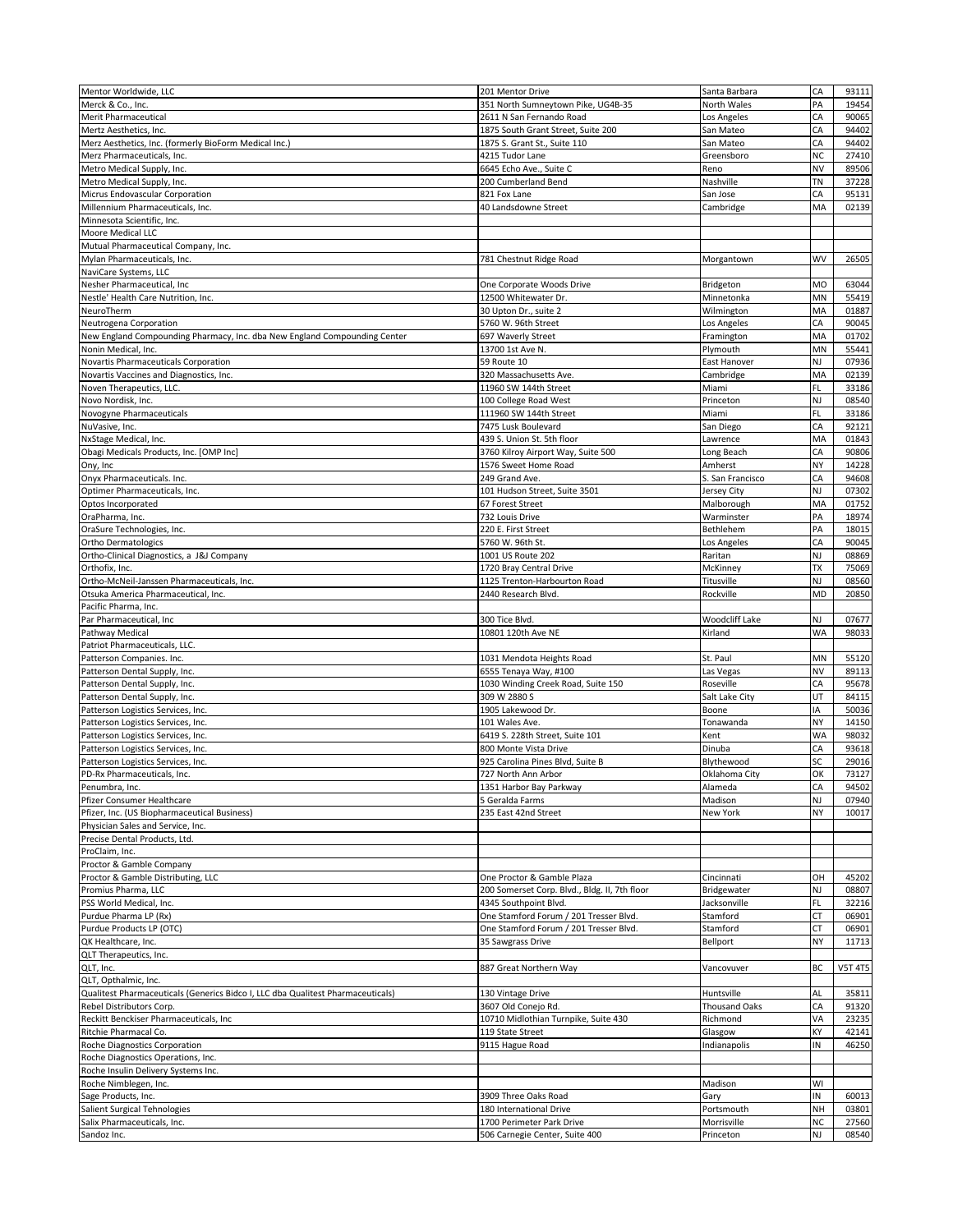| Sanofi Pasteur, Inc.                                                            | <b>Discovery Drive</b>                      | Swiftwater              | PA        | 18370 |
|---------------------------------------------------------------------------------|---------------------------------------------|-------------------------|-----------|-------|
| Sanofi-Aventis US                                                               | 55 Corporate Drive                          | Bridgewater             | NJ        | 08807 |
|                                                                                 |                                             |                         |           |       |
| Sanofi-Aventis US, Inc.                                                         |                                             |                         |           |       |
| Sanofi-Aventis US, LLC.                                                         |                                             |                         |           |       |
| Santarus, Inc.                                                                  | 3721 Valley Centre Dr., suite 400           | San Diego               | СA        | 92130 |
| Santen Incorporated                                                             | 555 Gateway Drive                           | Napa                    | CA        | 94558 |
| Saronva, Inc.                                                                   | 5000 Tuttle Crossing Blvd.                  | Dublin                  | OН        | 43016 |
| Savient Pharmaceuticals, Inc.                                                   | One Tower Center, , 14th Floor              | East Brunswick          | NJ        | 08816 |
| Schwarz Pharma, Inc.                                                            |                                             |                         |           |       |
| SeaSpine, Inc.                                                                  |                                             |                         |           |       |
| Seattle Genetics, Inc.                                                          | 21823 30th Drive SE                         | Bothell                 | WA        | 98021 |
| Septodont                                                                       | 205 Granite Run Drive                       | Lancaster               | PA        | 17601 |
| Shionogi, Inc.                                                                  | 300 Campus Drive                            | Florham Park            | NJ        | 07932 |
| Shire Pharmaceuticals, Inc.                                                     | 725 Chesterbrook Blvd.                      | Wayne                   | PA        | 19087 |
| S-I Bone, Inc.                                                                  | 550 S Winchester Blvd Suite 620             | San Jose                | СA        | 95128 |
| Siemens Healthcare Diagnostics, Inc                                             |                                             |                         |           |       |
| Siemens Medical Solutions USA, Inc.                                             | 51 Valley Stream Parkway                    | Malvern                 | PA        | 19355 |
| <b>Siemens PETNET Solutions</b>                                                 |                                             |                         |           |       |
| Sigma-Tau Pharmaceuticals, Inc.                                                 | 9841 Washingtonian Blvd., Suite 500         | Gaithersburg            | MD        | 20878 |
| Smith & Nephew Inc                                                              | 4721 Emperor Boulevard, Suite 100           | Durham                  | NC        | 27703 |
| Smith Medical Partners, LLC                                                     | 950 Lively Blvd.                            | Wood Dale               | IL.       | 60191 |
| Smiths Medical ASD, Inc.                                                        | 10 Bowman Drive                             | Keene                   | NH        | 03431 |
| Smiths Medical ASD, Inc.                                                        | 9124 Polk Lane, Suite 101                   | Olive Branch            | MS        | 38671 |
| Smiths Medical ASD, Inc.                                                        | 3350 Granada Avenue N., Suite 100           | Oakdale                 | MN        |       |
| Smiths Medical ASD, Inc.                                                        | 25 Production Avenue                        | Keene                   | NΗ        | 03431 |
| Smiths Medical ASD, Inc.                                                        | 5700 West 23rd Avenue                       | Gary                    | IN        | 46406 |
| Smiths Medical ASD, Inc.                                                        | 6250 Shier Rings Road                       | Dublin                  | ОН        | 43016 |
| Smiths Medical ASD, Inc.                                                        | 1265 Grey Fox Road                          | St. Paul                | MN        | 55112 |
| Smiths Medical dba Medex Cardio-Pulmonary, Inc.                                 | 330 Corporate Woods Parkway                 | Vernon Hills            | IL.       | 60061 |
| Solarant Medical, Inc.                                                          | 10701 Bren Road West                        | Minnetonka              | MΝ        | 55343 |
| Solstice Neurosciences, LLC                                                     |                                             | Louisville              | KΥ        | 40207 |
|                                                                                 | 4010 Dupont Circle, Suite L-07              |                         |           |       |
| Somaxon Pharmaceuticals                                                         | 3570 Carmel Mountain Road                   | San Diego               | СA        | 92130 |
| Source CF Inhalation Systems, LLC                                               |                                             |                         |           |       |
| Southern Anesthesia and Surgical, Inc.                                          |                                             |                         |           |       |
| Spectranetics Corporation                                                       | 9965 Federal Dr.                            | <b>Colorado Springs</b> | CO        | 80921 |
| Spineology, Inc.                                                                | 7800 3rd. St. N., Suite 600                 | Saint Paul              | MN        | 55128 |
| St. Jude Medical Neuromodulation Division                                       | 6901 Preston Road                           | Plano                   | ТX        | 75024 |
| St. Jude Medical S.C., Inc.                                                     | 6300 Bee Cave Road, Building 2, Suite 100   | Austin                  | <b>TX</b> | 78746 |
| Stat Pharmaceuticals, Inc.                                                      | 9545 Pathway St.                            | Santee                  | CA        | 92071 |
| Stereotaxis, Inc.                                                               | 4320 Forest Park Avenue, Suite 100          | St. Louis               | MO        | 63108 |
| <b>Sterling Medical Services LLC</b>                                            |                                             |                         |           |       |
| Strativa Pharmaceutical                                                         |                                             |                         |           |       |
| Straumann Manufacturing, Inc.                                                   |                                             |                         |           |       |
| Sunovion Pharmaceuticals, Inc.                                                  | 84 Waterford Drive                          | Marlborough             | MA        | 01752 |
| Synthes USA HQ, Inc.                                                            |                                             |                         |           |       |
| Synthes USA Products, LLC                                                       |                                             |                         |           |       |
| Synthes USA Sales, LLC                                                          |                                             |                         |           |       |
| Synthes USA, LLC                                                                |                                             |                         |           |       |
| Synthes, USA                                                                    | 1302 Wrights Lane East                      | <b>West Chester</b>     | PA        | 19380 |
| Tactile Systems Technology, Inc.                                                | 1331 Tyler St. NE                           | Minneapolis             | MN        | 55413 |
| Takeda Pharmaceuticals America, Inc. (TPA)                                      |                                             |                         |           |       |
| Takeda Pharmaceuticals North America, Inc.                                      | One Takeda Parkway                          | Deerfield               | IL        | 60015 |
| <b>Talecris Biotherapeutics</b>                                                 | 4101 Research Commons, 79 T.W. Alexander Dr | Research Triangle Park  | NC        | 27709 |
| Teva Biologics and Speciality Products                                          |                                             |                         |           |       |
| Teva Neurosciences, Inc.                                                        |                                             |                         |           |       |
| Teva Pharmaceuticals, USA, Inc.                                                 | 1090 Horsham Road                           | North Wales             | PA        | 19454 |
| Teva Pharmaceuticals, USA, Inc. and it's divisions and affiliated US companies. |                                             |                         |           |       |
| Teva Respiratory                                                                |                                             |                         |           |       |
| Teva Women's Health                                                             |                                             |                         |           |       |
| The Anspach Effort, Inc.                                                        |                                             |                         |           |       |
| The Harvard Drug Group, LLC                                                     | 5110 W. 74th Street                         | Indianapolis            | IN        | 46269 |
| The Harvard Drug Group, LLC                                                     | 31778 Enterise Dr.                          | Livonia                 | MI        | 48150 |
| The Medicines Company                                                           | 8 Sylvan Way                                | Parsippany              | NJ        | 07054 |
| The Spectranetics Corporation                                                   | 9965 Federal Drive                          | <b>Colorado Springs</b> | CO        | 80921 |
| Theken Spine, LLC                                                               |                                             |                         |           |       |
| Therakos, Inc USA                                                               | 1001 US Route 202                           | Raritan                 | NJ        | 08869 |
| Thermatrx, Inc.                                                                 | 10702 Bren Road West                        | Minnetonka              | MN        | 55343 |
| Ther-Rx Corporation                                                             | One Corporate Woods Drive                   | Bridgeton               | MO        | 63044 |
| Three Rivers Pharmaceuticals, LLC                                               | 119 Commonwealth Drive                      | Warrendale              | PA        | 15086 |
| Tibotec Therapeutics (division of Centocor Ortho Biotech)                       |                                             |                         |           |       |
| Timm Medical Technologies, Inc.                                                 | 6585 City West Parkway                      | Eden Prairie            | MN        | 55344 |
| TomoTherapy Incorporated                                                        | 1240 Deming Way                             | Madison                 | WI        | 53717 |
| Top Rx, Inc.                                                                    | 2950 Brother Blvd.                          | Bartlett                | TN        | 38133 |
| Tornier, Inc.                                                                   | 7701 France Avenue North                    | Edina                   | MN        | 55435 |
| Tri-anim Health Services, Inc.                                                  | 2241 North Plaza Dr.                        | Visalia                 | СA        | 93291 |
| Tri-anim Health Services, Inc.                                                  |                                             | Denver                  | CO        | 80239 |
|                                                                                 |                                             |                         |           |       |
| TriPath Imaging. Inc.                                                           | 5160 Havana St., Unit H                     |                         |           |       |
|                                                                                 |                                             |                         |           |       |
| TriPath Oncology, Inc.                                                          |                                             |                         |           |       |
| UCB Pharma                                                                      |                                             |                         |           |       |
| UCB, Inc.                                                                       | 1950 Lake Park Drive                        | Smyra                   | GA        | 30080 |
| Ucyclyd Pharma, Inc<br>UDL Laboratories, Inc.                                   |                                             |                         |           |       |